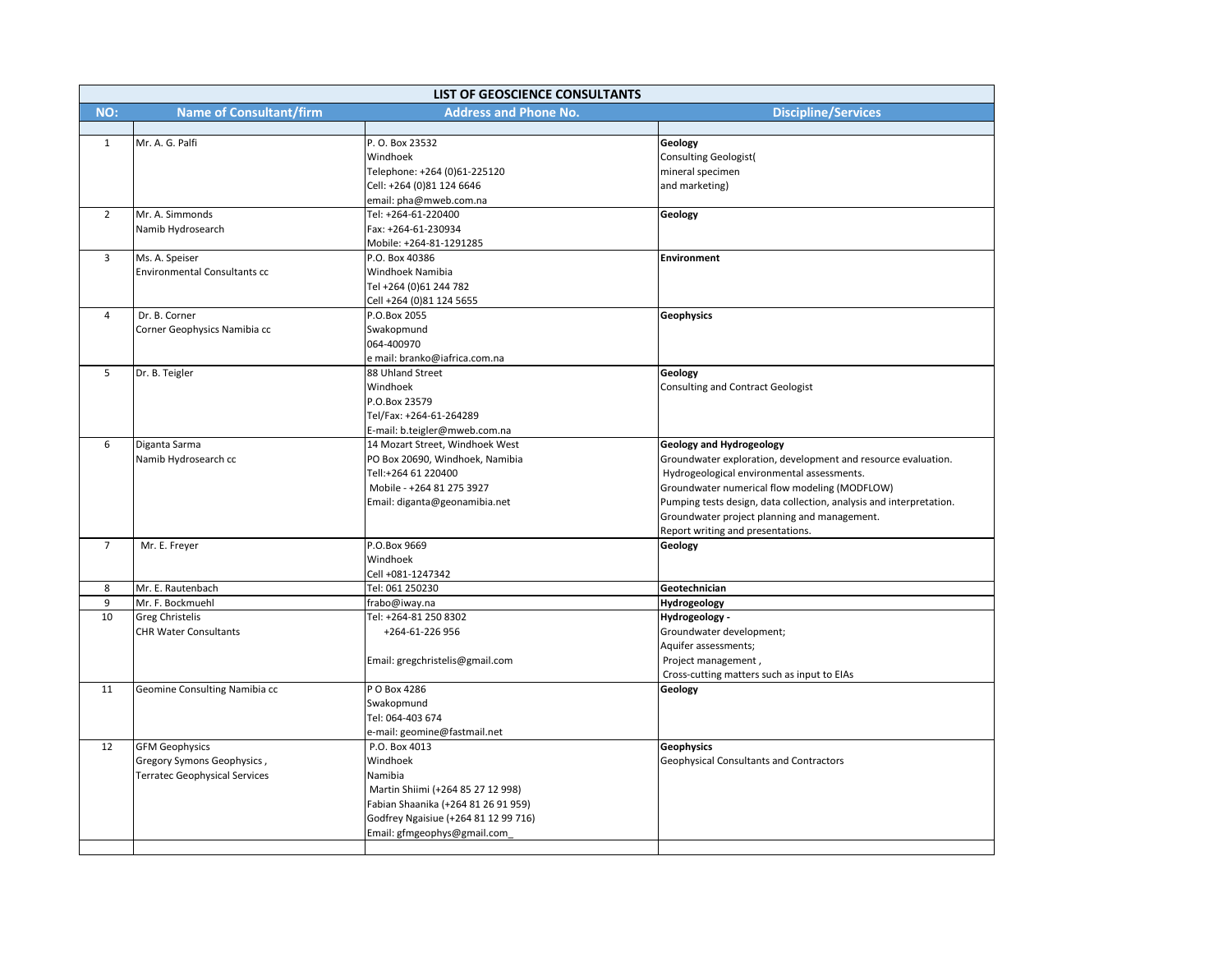| 13 | Mr. G. Symons (BSc Hons.)                  | P.O. Box 90438, 23 Schanzen St                       | Geophysics                                 |
|----|--------------------------------------------|------------------------------------------------------|--------------------------------------------|
|    |                                            | Klein Windhoek, Namibia                              |                                            |
|    |                                            | Phone +264-61-225-292                                |                                            |
|    |                                            | Fax +264-61-225-292                                  |                                            |
|    |                                            | Cell +264-81-128-0030                                |                                            |
|    |                                            | e-mail: gsymons@geonamibia.net                       |                                            |
| 14 | Henk Labuschagne                           | P.O. Box 4055                                        | <b>Engineering Geology</b>                 |
|    | Geo-Logic Solutions cc                     | Swakopmund                                           | Geotechnical Engineering                   |
|    |                                            | Namibia                                              | Hydro-Geology and Hydrological modelling   |
|    |                                            |                                                      | Soil Science                               |
|    |                                            |                                                      | Cartography and GIS                        |
| 15 | Mr. I Kahimise (M.Sc)                      | P.O. Box 55186                                       | <b>Geophysics and Geology</b>              |
|    | Rico Geoscience Consultants cc             | Windhoek                                             |                                            |
|    |                                            | Cell: +264 81 45 72510                               |                                            |
|    |                                            | e-mail: ivorkahimise@yahoo.co.uk                     |                                            |
| 16 | Mr. J. Joubert (M.Sc)                      | P. O. Box 99                                         | Geology                                    |
|    |                                            | Dordabis                                             |                                            |
|    |                                            | Tel: 062-573624                                      |                                            |
| 17 | JP van den Berg                            | Address: Elisenheim, Windhoek.                       | Geology                                    |
|    | <b>Minrom Consulting</b>                   | Tel: +264 81 322 5073                                |                                            |
|    |                                            | Email: jaco@minrom.co.za                             |                                            |
|    |                                            | Email: oscar@minrom.co.za                            |                                            |
| 18 | Mr. K. Hartmann                            | P O Box 81126                                        | Geology                                    |
|    |                                            | Windhoek                                             | <b>Exploration and Project Geologist</b>   |
|    |                                            | email: khartmann@mweb.com.na                         |                                            |
| 19 | Mr. K. Knupp                               | P.O.Box 2670 Swakopmund                              | Geology                                    |
|    | <b>EARTHMAPS CONSULTING CC</b>             | cell: +264 81 128 8981                               |                                            |
|    |                                            | Tel/Fax: +264 64 464084 (Swakopmund office)          |                                            |
|    |                                            | email: kknupp@africaonline.com.na, kknupp1@gmail.com |                                            |
|    |                                            | Website: www.earthmapsconsulting.com                 |                                            |
| 20 | Dr. K. Kasch                               | P. O. Box 1883                                       | <b>Structural Geology</b>                  |
|    |                                            | Windhoek                                             | <b>Structural Geologist</b>                |
|    |                                            | Tel: 061-216976                                      |                                            |
|    |                                            | email: karlk@iafrica.com.na                          |                                            |
| 21 | Keith Webb                                 | 148 Eros Road, Windhoek                              | Geology                                    |
|    |                                            | Tel: +264 (0)61 301955                               | <b>Consultant Exploration Geologist</b>    |
|    |                                            | Cell: +264 (0)81 3022167                             | Gold, Copper, Lead, Zinc, Nickel, Uranium, |
|    |                                            | Email: webb.keith0@gmail.com                         | and Lithium                                |
| 22 | Moonbeam Investments CC                    | P.O. Box 96004                                       | <b>Geophysics and Geology</b>              |
|    |                                            | Windhoek                                             |                                            |
|    |                                            |                                                      |                                            |
|    |                                            | Cell no: 0811293275/0811436650                       |                                            |
| 23 | Manfriedt Muundjua                         | Email: meno.muundjua@gmail.com                       | <b>Geophysics and Geology</b>              |
|    | Namib Geoscience & Prospecting Consultancy | P.O. Box 96004                                       |                                            |
|    |                                            | Windhoek                                             |                                            |
|    |                                            | Cell no: 0811293275                                  |                                            |
|    |                                            | Email: meno.muundjua@gmail.com                       |                                            |
| 24 | Mr. Martin Negonga                         | ERF1501, Gladiola Street                             | <b>Geophysics and Geology</b>              |
|    | Dynamic GeoConsulting Services CC          | Cell: +264 814812933                                 | Independent geological consultancy         |
|    |                                            |                                                      |                                            |
| 25 | Nico Scholtz (Pr. Sci. Nat)                | P.O. Box 1316                                        | Geology                                    |
|    |                                            | Swakopmund                                           | <b>Mineral Exploration Consultant</b>      |
|    |                                            | Namibia                                              |                                            |
|    |                                            | Tel +264 81 3286 255                                 |                                            |
|    |                                            | Email nico@scarab.com.na                             |                                            |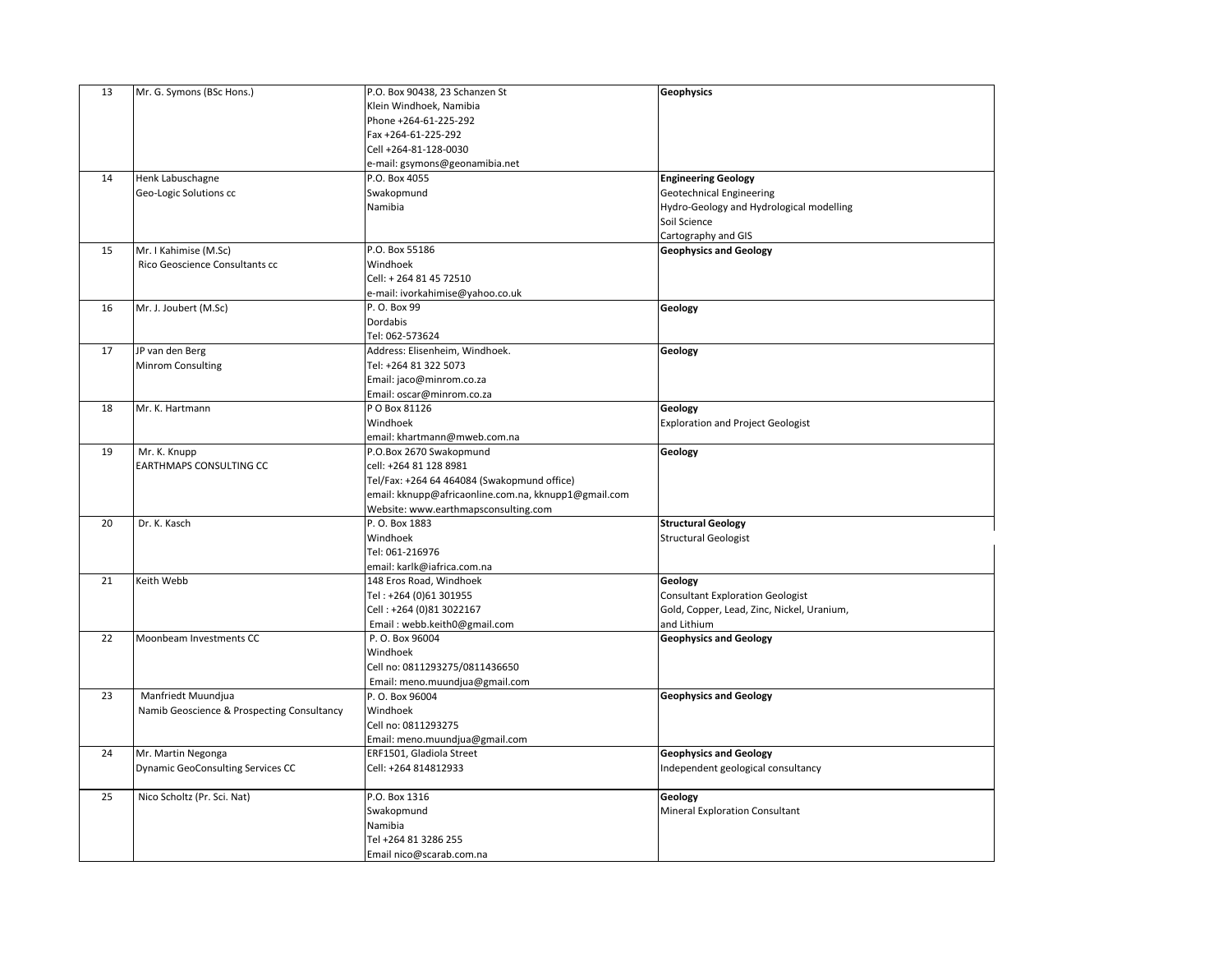| 26 | Nerson Tjelos                            | 5 Adler Street, Windhoek West               | Geology                                                         |
|----|------------------------------------------|---------------------------------------------|-----------------------------------------------------------------|
|    | <b>Excel Dynamic Solutions</b>           | Tel: +264 (0) 81 152 442 0                  | Geo-environmental services:                                     |
|    |                                          | Fax: +264 (0) 886 560 836                   |                                                                 |
|    |                                          | Email: info@edsnamibia.com                  |                                                                 |
| 27 | Mr. O. Krappmann (M.Sc)                  | 22 Uhland Street                            | Geology                                                         |
|    | <b>GEOKEY CONSULT</b>                    | P.O.Box 2499                                | <b>Consulting Geologist</b>                                     |
|    |                                          | Windhoek                                    |                                                                 |
|    |                                          | Tel: +264-61-227380                         |                                                                 |
|    |                                          | Fax: +264-61-224758                         |                                                                 |
|    |                                          | Cell: + 0812899718                          |                                                                 |
|    |                                          | E-mail: oliver@gecko.na                     |                                                                 |
| 28 | Dr. Peter C. Schreck (PhD, MSc)          | P O Box 99284                               | Geology                                                         |
|    | Geo Experts Consulting Services CC       | Windhoek                                    | <b>Consulting Geologist</b>                                     |
|    |                                          | Phone: +264 813043685                       |                                                                 |
|    |                                          | Email: geo.experts@hotmail.co               |                                                                 |
| 29 | Parlcon Geotechnical and                 | P.O. Box 1642, Windhoek, Namibia            | <b>Geotechnical and Environmental</b>                           |
|    |                                          |                                             | Exploration of construction material                            |
|    | <b>Environmental Consultancy CC</b>      | G. Shaanika OR A. Ndeunjema                 |                                                                 |
|    |                                          | Tel:+264 (0) 81 3723269                     | Geotechnical site investigations for small developments         |
|    |                                          | Cell:+264 (0) 81 4457364                    | Geotechnical quality assurance & control for small developments |
|    |                                          |                                             | Geotechnical hazard identification/assessment                   |
|    |                                          |                                             | Geological and structural mapping                               |
|    |                                          |                                             | <b>Environmental Impact Assessments</b>                         |
|    |                                          |                                             | Groundwater Impact assessment and management                    |
|    |                                          |                                             | Contaminated Land assessment and Monitoring                     |
|    |                                          |                                             | Geomatics (Land surveying) and GIS services                     |
| 30 | Mr. P. Siegfried (M.Sc)                  | Tel: +264-61-232898                         | Geology                                                         |
|    | GEOAfrica Prospecting Services (Pty) Ltd | Fax: +264-61-230934                         | <b>Consulting Geologist</b>                                     |
|    |                                          | Mobile: +264 811290922                      | Specialist: Industrial Minerals including                       |
|    |                                          | E-mail: geoafrica@yahoo.com                 | graphite, REE, carbonatites and alkaline rocks,                 |
|    |                                          |                                             | gold, base metals.                                              |
| 31 | Dr. R. Mc Miller                         | P O Box 694                                 | <b>Geology</b>                                                  |
|    |                                          | Windhoek                                    | Geologist                                                       |
|    |                                          | 064-405453                                  | Namibian geology, mineral potential, ground water               |
|    |                                          | email: roymm36@mweb.com.na                  |                                                                 |
| 32 | Raf Wartha                               | 86 Diaz Street, (Upper) Suiderhof, Windhoek | Geology                                                         |
|    |                                          | Cell: 0812065286                            |                                                                 |
| 33 | Dr. S. Mwiya                             | Tel +264 61 306058 / 258113                 | <b>Environmental Geology</b>                                    |
|    | Risk - Based Solutions cc                | Cell+264 81 277-2546                        | Environmental Geologist, Technical Consultant/Director          |
|    |                                          | Fax +264 61 306059 / 256880                 |                                                                 |
|    |                                          | email: smwiya@rbs.com.na                    |                                                                 |
|    |                                          | or smwiya@iway.na                           |                                                                 |
| 34 | SSN Investments CC                       | PO Box 31400                                | Geophysics and Geology                                          |
|    |                                          | Pioneerspark                                | Geophysical and Geological consultant                           |
|    |                                          | Tel No: 6819196-01-1                        |                                                                 |
|    |                                          | Contact Person: Cacious Siboleka            |                                                                 |
|    |                                          | Email: sibolekac@gmail.com                  |                                                                 |
|    |                                          |                                             |                                                                 |
| 35 | Dr. T. Smalley                           | P.O.Box 11427                               | Geology                                                         |
|    |                                          | Windhoek                                    | <b>Consultant Geologist</b>                                     |
| 36 | Uaapi Utjavari                           | P.O. Box 55022                              | <b>Geophysics and Geology</b>                                   |
|    | Belvedere North Trading CC               | <b>Rocky Crest</b>                          |                                                                 |
|    |                                          | Windhoek                                    |                                                                 |
|    |                                          | Cell no: 0811436650                         |                                                                 |
|    |                                          | Email: uaapiu@gmail.com                     |                                                                 |
|    |                                          |                                             |                                                                 |